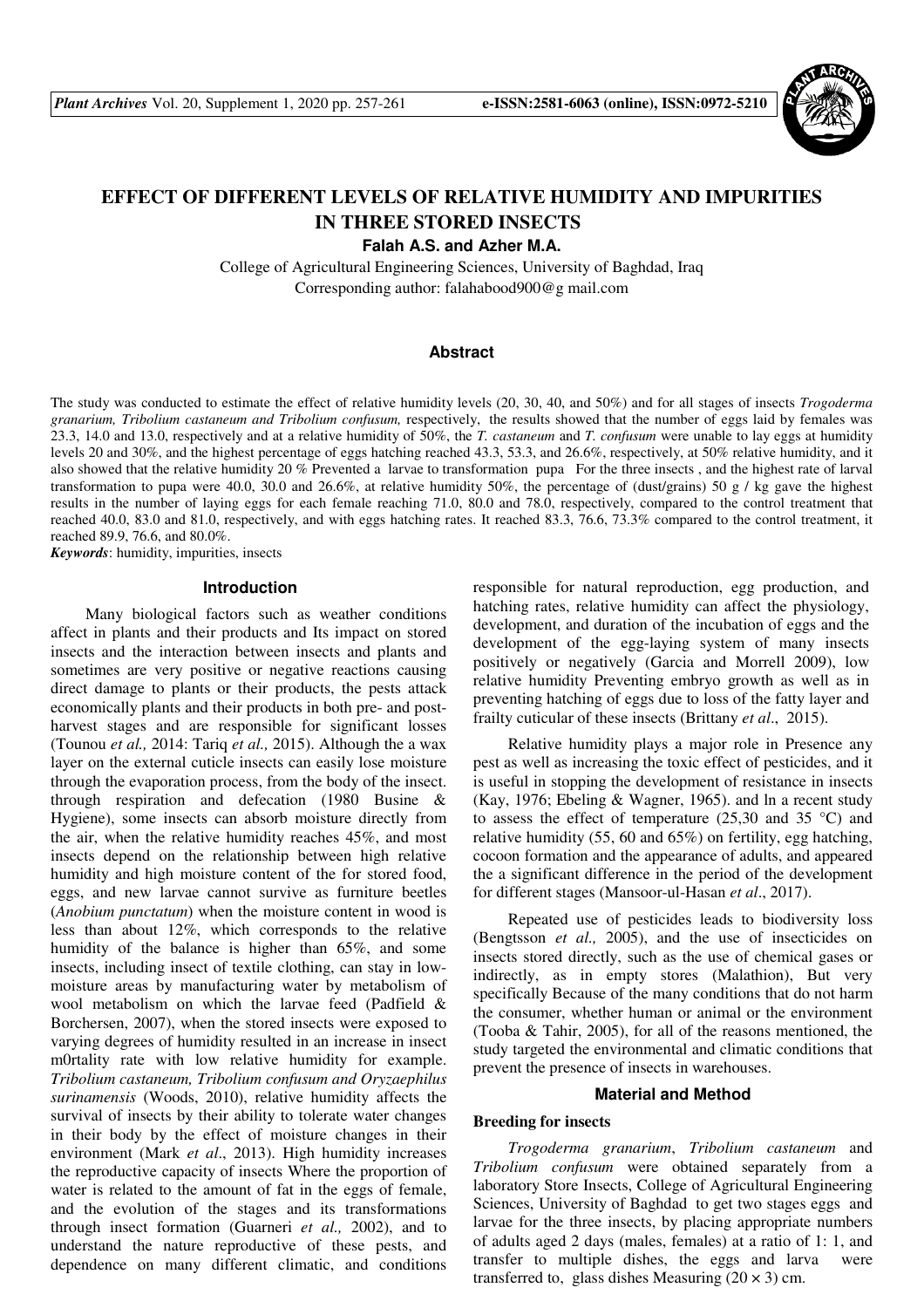# **Effect of relative humidity dust on different stages of insects**

The experiment was done through three duplicate and put 10 individuals each duplicate, for every treatment and stages of different insects, to study the effect of relative humidity 20, 30, 40, 50% in addition to the control treatment was left in laboratory conditions at a temperature of 35 °C and 65% RH, and study the ratios of dust (dust / grains) 0.025 and 0.050 (g/kg) separately and the results were compared with a control treatment of 0,000 (g / kg) at a temperature of 35 °C and 65% RH, to calculate the number of eggs laid by each female and the incubation period of eggs and ratios hatching and the number of larvae converted to the pupa and the duration of survival and ratios of pupa emerging to adults.

#### **Relative Humidity Control:**

The relative humidity was controlled by using a humidifier AUX Type KDY-DZOOL, Put inside a glass box measuring  $(1 \times 0.75 \times 1.5)$  m., relative humidity levels were read by Hygrometer Device

#### **Statistical Analysis:**

The Statistical Analysis System- SAS (2012) program was used to detect the effect of difference factors in study parameters. Least significant difference -LSD test was used to significant compare between means in this study.

#### **Results**

The results of Table-1 showed the effect of relative humidity (20, 30, 40, and 50)% respectively in the number of eggs laid / female, where a positive relationship between the number of eggs laid and the percentage of eggs hatching with high humidity, the results Separately, were 3.3, 16.0, 19.3, 23.3 compared to the control treatment that recorded 36.0 and 0.0, 26.6, 38.0, 43.3 compared to the control treatment that recorded 73.3 with high humidity and negative relationship with the egg incubation period, the statistical analysis indicated the significance of the results.

**Table 1:** Effect of Low Relative Humidity on Eggs of *T. granarium*.

| <b>Hatching</b>                       | incubation | <b>Egg laid</b> | <b>RH</b> | <b>Species</b> |
|---------------------------------------|------------|-----------------|-----------|----------------|
| %                                     | period     | /female         |           |                |
| 0.0                                   | 18.3       | 3.3             | 20        |                |
| 26.6                                  | 14.6       | 16.0            | 30        | $T_{\cdot}$    |
| 38.0                                  | 10.0       | 19.0            | 40        | granaruim      |
| 43.3                                  | 9.0        | 23.3            | 50        |                |
| 73.3                                  | 6.0        | 36.0            |           | Control        |
| $7.24*$                               | $3.07*$    | $5.48*$         |           | LSD value      |
| $\mathcal{L}$ $(1)$ $(2)$ $(3)$ $(3)$ |            |                 |           |                |

\* (P≤0.05).

 The results of Table-2 showed the effect of relative humidity (20, 30, 40, and 50)%, respectively, in a number the laid eggs/female, and the presence of a positive relationship between the number of eggs laid and the percentage of hatching eggs with high humidity, the results Separately for *T*. *castaneum* were 0.0, 0.0, 9.0, and 14.0 compared to the control treatment that recorded 67.0 and 0.0, 0.0, 44.6 and 53.3 compared to the control treatment that It recorded 76.6 and negative relationship with the egg incubation period, the statistical analysis indicated the significance of the results

**Table 2 :** Effect of Low Relative Humidity on Eggs of *T* . *castaneum*.

| <b>Hatching</b>    | incubation | Egg laid | <b>RH</b> | <b>Species</b> |
|--------------------|------------|----------|-----------|----------------|
| $\%$               | period     | /female  |           |                |
| 0.0                | 0.0        | 0.0      | 20        |                |
| 0.0                | 0.0        | 0.0      | 30        | $T_{\cdot}$    |
| 44.6               | 18.0       | 9.0      | 40        | castaneum      |
| 53.3               | 15.0       | 14.0     | 50        |                |
| 76.6               | 13.0       | 67.0     |           | Control        |
| $7.62*$            | $3.42*$    | $6.59*$  |           | LSD value      |
| * ( $P \le 0.05$ ) |            |          |           |                |

 The results of Table -3 showed the effect of relative humidity (40 and 50), respectively in number Egg laid / Female, where observed a positive relationship between the number of eggs laid with a high humidity, the results Separately for *T.confusum* were 3.0 and 13.0 compared to the control treatment recorded 42.0 and were unable to lay eggs at relative humidity 20, 30%, and the percentage of eggs hatching at relative humidity (20, 30, 40, and 50)%, respectively, was 0.0, 0.0, 0.0, 26.0 Compared to control treatment which recorded 73.3 and negative with egg incubation period, the statistical analysis indicated the significance of the results

**Table 3:** Effect of Low Relative Humidity on Eggs of *T. confusum*.

| incubation | <b>Egg laid</b> | <b>RH</b> | <b>Species</b> |
|------------|-----------------|-----------|----------------|
| period     |                 |           |                |
| 0.0        | 0.0             | 20        |                |
| 0.0        | 0.0             | 30        | $T_{\cdot}$    |
| 18.0       | 3.0             | 40        | confusum       |
| 17.0       | 13.0            | 50        |                |
| 13.0       | 42.0            |           | Control        |
| $3.16*$    | $4.92*$         |           | LSD value      |
|            |                 | / female  |                |

\* (P≤0.05).

 Table 4 showed the effect of relative humidity (20, 30, 40, and 50)% respectively, for *T. granarium* at the duration of the larval stage and the percentage of larvae converted to pupa and the duration of pupa, the results Separately, were 7.0, 58.0, 55.0, 6.6 compared to the control treatment recorded 46.0, and 0.0, 30.3, 33.3, 40.0 compared to the control treatment recorded 86.6 and 0.0, 8.9, 8.0, 7.33 compared to the control treatment recorded 6.0, the statistical analysis indicated the significance of the results.

**Table 4 :** Effect of different relative humidity on some stages of *T. granarium*.

| Pupa                                  | Larvae        | <b>RH</b><br>Larvae |    | <b>Species</b> |
|---------------------------------------|---------------|---------------------|----|----------------|
| period                                | transformed % | period              |    |                |
| 0.0                                   | 0.0           | 7.0                 | 20 |                |
| 8.9                                   | 30.3          | 58.0                | 30 | T.             |
| 8.0                                   | 33.3          | 55.0                | 40 | granarium      |
| 7.33                                  | 40.0          | 6.6                 | 50 |                |
| 6.0                                   | 86.6          | 46.0                |    | Control        |
| $2.58*$                               | $8.53*$       | $6.71*$             |    | LSD value      |
| $\mathcal{L}$ $(1)$ $(2)$ $(3)$ $(3)$ |               |                     |    |                |

 $*$  (P<0.05).

Results of Table -5 showed the effect of relative (20, 30, 40, and 50)%, respectively, where observed a positive relationship between the larval period, the percentage of larvae transferred to pupa Separately for *T. castaneum* the results were 5.3, 18.0, 26.3, and 34.3 compared to the control treatment recorded 16. 6 and 0.0, 0.0, 24.4, 30.0 compared to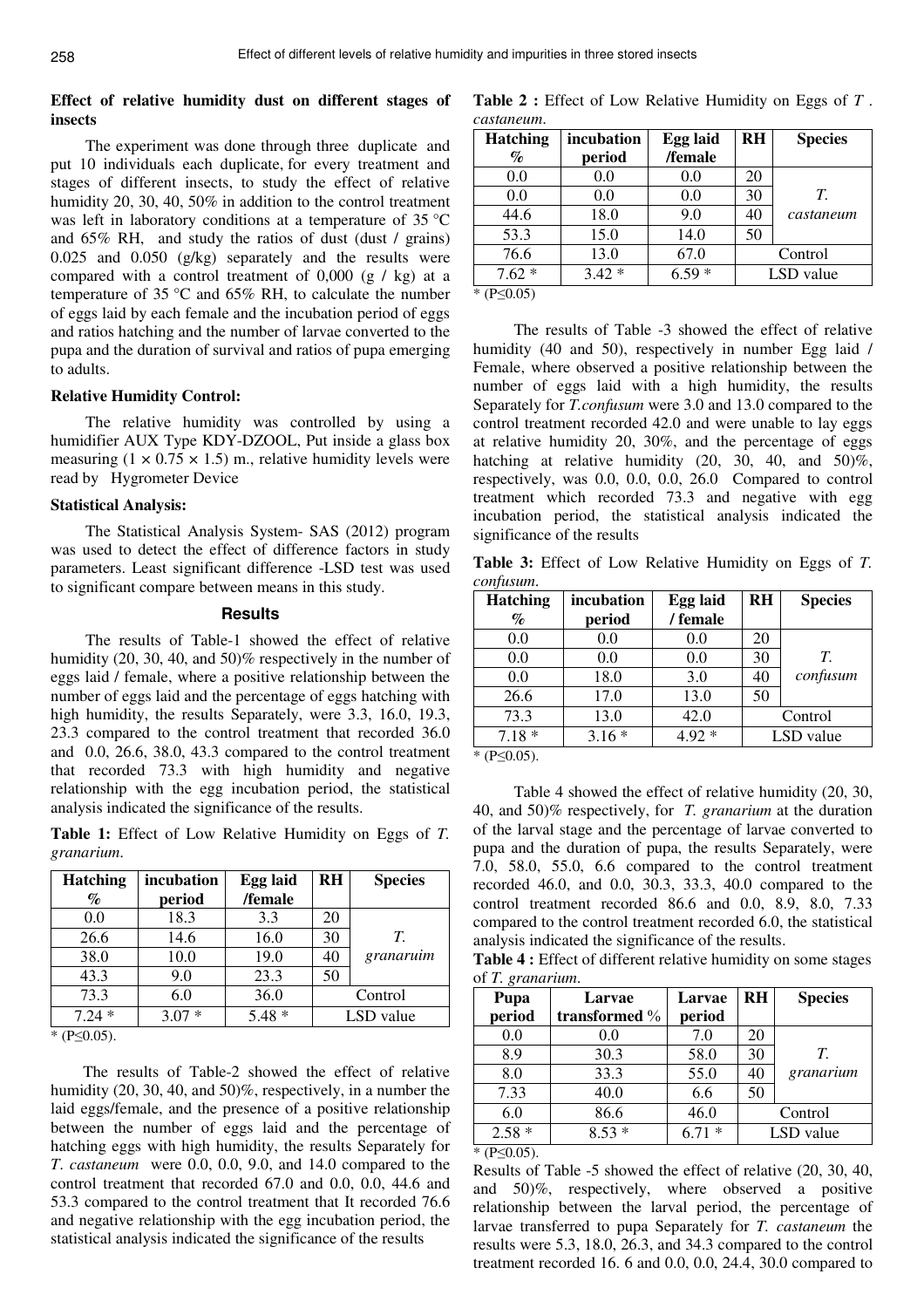that control treatment recorded 86.6 3 and negative with pupa period, the statistical analysis indicated the significance of the results.

**Table 5 :** Effect of different relative humidity on some stages of *T. castaneum*.

| Pupa<br><b>Period</b> | Larvae<br>transformed $\%$ | Larvae<br>period | <b>RH</b> | <b>Species</b> |
|-----------------------|----------------------------|------------------|-----------|----------------|
| 0.0                   | 0.0                        | 5.3              | 20        |                |
| 0.0                   | 0.0                        | 18.0             | 30        | T.             |
| 15.3                  | 24.4                       | 26.3             | 40        | castaneum      |
| 9.6                   | 30.0                       | 34.3             | 50        |                |
| 5.6                   | 86.6                       | 16.6             |           | Control        |
| $2.79*$               | $7.84*$                    | $4.79*$          |           | LSD value      |
| * $(P<0.05)$          |                            |                  |           |                |

 $(P \le 0.05)$ 

 Results showed the table -6 -Effect of relative humidity  $(20, 30, 40,$  and  $50)$  % respectively, where observed a positive relationship between larval Period, percentage of larvae transformed into pupae Separately, for *T. confusum* beetle, the results were 5.0, 17.6, 24.3, 33.6 compared to a control treatment that recorded 14.3 and 0.0, 0.0, 16.6, 26.6 compared to control treatment recorded 83.3 and negative with pupae Period, the statistical analysis indicated the significance of the results.

**Table 6 :** Effect of different relative humidity on *T. confusum*.

| Pupa<br>period | Larvae<br>transformed % | Larvae<br>period | <b>RH</b> | <b>Species</b> |
|----------------|-------------------------|------------------|-----------|----------------|
| 0.0            | 0.0                     | 5.0              | 20        |                |
| 0.0            | 0.0                     | 17.6             | 30        | $T_{\cdot}$    |
| 9.9            | 16.6                    | 24.3             | 40        | confusum       |
| 9.0            | 26.6                    | 33.6             | 50        |                |
| 5.0            | 83.3                    | 14.3             |           | Control        |
| ∗<br>2.37      | $5.02*$                 | $3.69*$          |           | LSD value      |
| * $(P<0.05)$   |                         |                  |           |                |

 $(P \leq 0.05)$ .

 Results of table-7 showed the effect of dust ratios 25 and 50 g/kg, respectively, to *T*. *granarium* where observed a positive relationship between on the number of eggs laid and the percentage of hatching eggs Separately, the results were 53.0, 71.0 compared to the control treatment recorded 40.0 and the percentage of hatching eggs 63.3, 83.3 compared to the control treatment recorded 89.9 and negative with the incubation period ,the statistical analysis indicated the significance of the results, except for the incubation period of eggs.

**Table 7 :** Effect of dust/grains ratios on eggs *T*. *granarium*.

|                                            |          |          | Hatching Incubation Egg laid Dust / grain | <b>Species</b> |
|--------------------------------------------|----------|----------|-------------------------------------------|----------------|
| $\%$                                       | period   | / female | G / kg                                    |                |
| 63.3                                       | 6.0      | 53.0     | 25                                        |                |
| 83.3                                       | 5.3      | 71.0     | 50                                        | granarium      |
| 89.9                                       | 53       | 40.0     | Control                                   |                |
| $6.28*$                                    | 0.854 NS | $5.41*$  | LSD value                                 |                |
| $*$ (D <sub><math>\angle</math>0.05)</sub> |          |          |                                           |                |

 $(P \leq 0.05)$ .

 Results of Table- 8 showed the effect of dust ratios (Dust/grain) 25 and 50 g / kg respectively, in the number of eggs laid For a *T*. *castaneum*, the results were Separately 79.0, 82.0 compared to control treatment recorded 83.0 and incubation period 13.6, 11.0 compared to control treatment recorded 14.0 and the percentage of hatching eggs 59.9, 76.6 compared to control treatment recorded76.6. the statistical

analysis indicated the significance of the results, except for the amount of eggs laid.

| Table 8 : Effect of dust/grains ratios on eggs <i>T.castaneum</i> . |                                              |        |      |                |
|---------------------------------------------------------------------|----------------------------------------------|--------|------|----------------|
|                                                                     | Hatching Incubation   Egg laid/   Dust/grain |        |      | <b>Species</b> |
| $\mathcal{O}_\mathcal{D}$                                           | period                                       | female | G/kg |                |
| 59.9                                                                | 13.6                                         | 79.0   |      |                |

|                                   | ------------ | $-55$ $\cdots$ | $\sim$ when $\sim$ when |                |
|-----------------------------------|--------------|----------------|-------------------------|----------------|
| $\%$                              | period       | female         | G/kg                    | <b>Species</b> |
| 59.9                              | 13.6         | 79.0           | 25                      |                |
| 76.6                              | 11.0         | 82.0           | 50                      | castaneum      |
| 76.6                              | 14.0         | 83.0           | Control                 |                |
| $6.53*$                           | $2.59*$      | 4.82 NS        | LSD value               |                |
| $*$ (D <sub>C</sub> A $\Omega$ C) |              |                |                         |                |

\* (P≤0.05).

 Results of Table 9 showed the effect of dust ratios(Dust/grain) 25 and 50 g / kg, respectively, Number of eggs laid for *T. confusum*, with the increase of dust percentage, the results were Separately, 66.0,78.0 compared to control treatment recorded 81.0 and incubation period of 14.3, 11.9 compared to control treatment recorded 15.3 and the percentage of hatching eggs 56.6, 73.3 compared to control treatment recorded 80.0. the statistical analysis indicated the significance of the results**.** 

**Table 9 :** Effect of dust/grains ratios on eggs *T. confusum*.

| $\%$               | Hatching incubation<br>period | female  | <b>Egg laid/</b> Dust / grain<br>G / kg | <b>Species</b> |
|--------------------|-------------------------------|---------|-----------------------------------------|----------------|
| 56.6               | 14.3                          | 66.0    | 25                                      |                |
| 73.3               | 11.9                          | 78.0    | 50                                      | confusum.      |
| 80.0               | 15.3                          | 81.0    | Control                                 |                |
| $5.77*$            | $2.61*$                       | $5.68*$ | LSD value                               |                |
| * $(P \le 0.05)$ . |                               |         |                                         |                |

 Results of Table -10 showed the effect of dust ratios (Dust/grain) 25 and 50 g / kg, respectively, on larval duration, percentage of larvae transformed into pupa and pupae of *T. granarium*. Separately, the results were 49.0, 39.0, compared to the control treatment which recorded 43.0 and73.3, 80.0, compared to the control treatment which recorded 90.0 and 7.3, 5.6, compared to the control treatment which recorded 6.0, the statistical analysis indicated the significance of the results.

**Table 10 :** Effect of dust/grains ratios on some stages for *T. granarium*.

| Pupa          | Larvae        | <b>Larvae</b> | Dust / grain | <b>Species</b> |
|---------------|---------------|---------------|--------------|----------------|
| <b>Period</b> | transformed   | period        | (G / kg)     |                |
|               | $\frac{0}{0}$ |               |              |                |
| 7.3           | 73.3          | 49.0          | 25           | T              |
| 5.6           | 80.0          | 39.0          | 50           | granarium      |
| 6.0           | 90.0          | 43.0          | Control      |                |
| $1.51*$       | $6.37*$       | $5.02*$       | LSD value    |                |
| $*$ (D<0.05)  |               |               |              |                |

 $(P \le 0.05)$ .

 Results of Table 11- showed the effect of dust ratios (Dust/grain) of 25 and 50 g / kg, respectively. In the duration of the larval stage, percentage of larvae transformed into pupa and duration of pupal stage of *T. castaneum* Separately, the results were 11.6, 12.0, compared to the control treatment recorded 12.6, and 60.0, 76.6 compared to the control treatment recorded 80.0 and 12.0, 11.0 compared to the control treatment recorded 11.6. the statistical analysis indicated the significance of the results**,** except for the Larvae period and Pupa Period .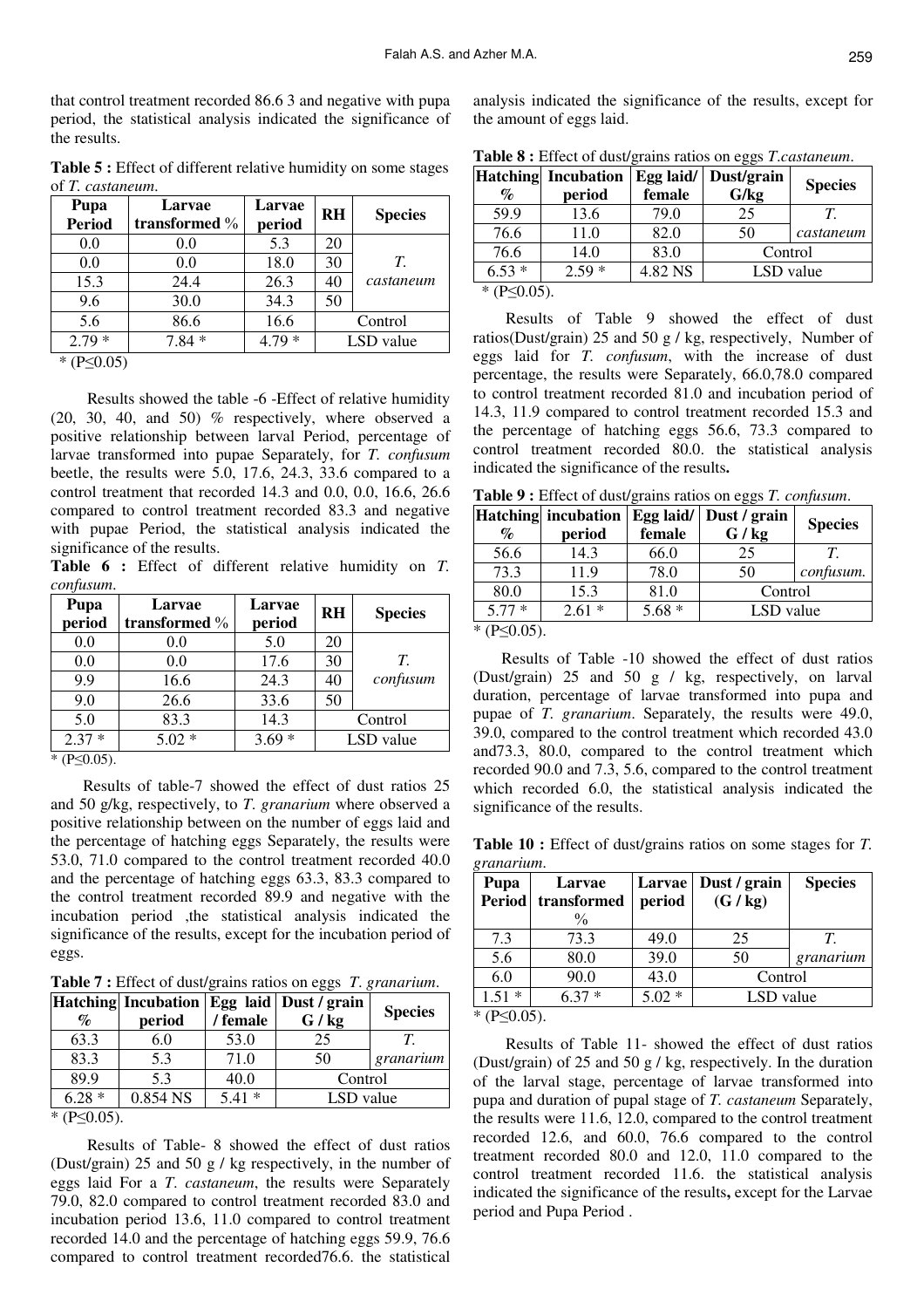**Pupa Period transformed**% **Larvae Larvae period Dust/grain (G/kg) Species**  12.0 60.0 11.6 25 11.0 76.6 12.0 50 *T. castaneum* 11.6 80.0 12.6 Control 1.09 NS 6.55 \* 1.38 NS LSD value

T**able 11 :** Effect of dust/grains ratios on some stages for *T. castaneum*.

 $*$  (P $\leq$ 0.05).

 Results of Table -12 showed the effect of dust ratios (Dust/grain) 25 and 50 g / kg, respectively, on larval duration, percentage of larvae transformed into pupa and pupae of *T. confusum*. Separately, the results were 12.3, 13.0, compared to the control treatment4 which recorded 12.0 and 56.6, 66.6, compared to the control treatment which recorded 86.6 and 8.9, 6.3, compared to the control treatment which recorded 10.3, the statistical analysis indicated the significance of the results, except for the Larvae period.

**Table 12 :** Effect of dust/grains ratios on some stages for *T. confusum*.

| Pupa           | Larvae                     |         | Larvae Dust / grain | <b>Species</b> |
|----------------|----------------------------|---------|---------------------|----------------|
|                | Period transformed% period |         | G / kg              |                |
| 8.9            | 56.6                       | 12.3    | 25                  |                |
| 6.3            | 66.6                       | 13.0    | 50                  | confusum       |
| 10.3           | 86.6                       | 12.0    | Control             |                |
| ∗              | $6.41*$                    | 1.07 NS | LSD value           |                |
| ⊧ <i>(</i> D<∩ |                            |         |                     |                |

\* (P≤0.05).

## **Discussion**

High relative humidity contributes to increasing the number of stored insects, the effect of high humidity on *Callosobruchus maculatus* and in laboratory conditions (Ouedraogoa *et al.,* 1996) and the effect of relative humidity on the ability to hatch eggs of *D. minutus* and showed up a high mortality rate at 20% and 85% relative humidity levels compared to between 40% and 75%, and recorded lowest percentage hatching of eggs at the relative humidity levels of 20% and 85%, and the egg is exposed to loss of moisture which leads to prevent hatching of eggs to larvae, and high relative humidity resulted in inhibition of egg hatching and low reproductive capacity and incubation period For *D. minutes*, the average number of eggs laid increased from 3.20  $\pm$  0.31 to 56.50  $\pm$  1.21 with increased relative humidity from 20% to 85% and female beetles prefer to lay eggs in high relative humidity, the number of eggs also increases with increasing relative humidity and decreasing the period before laying eggs with increasing relative humidity. adult females showed higher fertility characteristics with increased relative humidity, and increase movement will also increase water loss by spiracles due to increased breathing (Zachanassen, 1991). (Emad *et al.*, 2004) indicated when they studying the insect flyworm has the effect of humidity on the stages of the insect, and the relative humidity 20,40% leads to dehydration and lack of hatching, and the relative humidity above 60% is the best for hatching eggs and causes an increase in the duration of the larval stage, *Sitophilus oryzea* L. is the primary and internal feeder of maize, wheat, barley particularly of rice .The current study was conducted to evaluate the effect of temperature (25, 30 and 35 °C) and relative humidity  $(55, 60 \text{ and } 65\%)$  on the fecundity, egg hatching, pupae formation and adult emergence and it

showed the significantly difference regarding to the time period for different developmental stages.

Soil moisture can affect the time of egg hatching through a direct impact on eggs or by modifying the spawning behavior of fertilized females. Mole cricket eggs absorb water as they grow and increase their size by 25% before hatching (Jacques *et al*., 1981). In a study (James, 2017), it aims to determine whether female fertilized insects can be affected by soil and the salts it contains affect the laying of eggs, egg development, survival, egg hatching ratios, body weight and survival, It was noted that the water balance occurred between the egg and the impurities in about 12 parts per million of sodium chloride associated with the aqueous activity and that its increase from this limit caused a reduction in the size of the eggs.

# **References**

- Brittany, E.C.; Roberto, M.P. and Philip, G.K. Reviewed: October 27th 2015Published: March 2nd 2016. Complications with Controlling Insect Eggs. Chapter 5 the world's leading publisher of Open Access books.
- Busvine, J.R. (1980). Insects & Hygiene. The biology and control of insect pests of medical and domestic importance, 271-275
- Ebeling, W. and Wagner, R.E. (1965). Influence of humidity on the volatilization of insecticide residues as affected by formulation and substrate. Journal of Economic Entomology. 58(2): 240-245.
- Garcia*, C.M. and Morrell*, J.J. (2009). *Development of the Powder post Beetle (Coleoptera: Bostrichidae) at Constant Temperatures* Environmental *Entomology*, 38(2): 478–483.
- Emad, A.; Sulaf, A. and Muhammad, P. (2004). The effect of low temperatures and different levels of relative humidity on the life of *Chrysomya bezziana* (Villeneuve) (Diptera: Calliphoridae) Umm Salamah Journal of Science: 1(1): 2004
- Jacques, R.; Robert, L.R and Stinner, R.E.. (1981). *Popillia japonica* : Effect of Soil Moisture and Texture on Survival and Development of Eggs and First Instar Grubs, Environmental Entomology, 10: 654–660.
- James, D.W. (2017). Effects of substrate salinity on oviposition, embryonic development and survival in the Australian plague locust, *Chortoicetes terminifera*, Journal of Insect Physiology, 96: 9-13.
- Kay, M.G. (1976). Cereal diets in relation to maximum output of lean meat per head and per hectare from beef cattle publication, commission of the European communities, 1976, 312-313.
- Mansoor-ul-Hasan, A.A.; Muhammad, J.; Muhammad, W.J.; Muhammad, S.; Muhammad, Z.C. and Muhammad, A. (2017). Effect of temperature and relative humidity on development of *Sitophilus oryzae* L. (coleoptera: curculionidae) Journal of Entomology and Zoology Studies; 5(6): 85-90
- Mark, K.G.; Johann, L.; Peter, G.; Nicholas, P.; Edward, F. and Karl, C. (2013). Sugar concentration influences decision making in *Apis mellifera* L. workers during early-stage honey storage behavior : Journal of Animal Sciences, Vol.3 No.3.
- Ouedraogo, P.A.; Sou, S. and Sanon, A. (1996). Influence of temperature and humidity on populations of *Callosobruchus maculatus* (Coleoptera: Bruchidae) and its parasitoid *Dinarmus basalis* (Pteromalidae) in